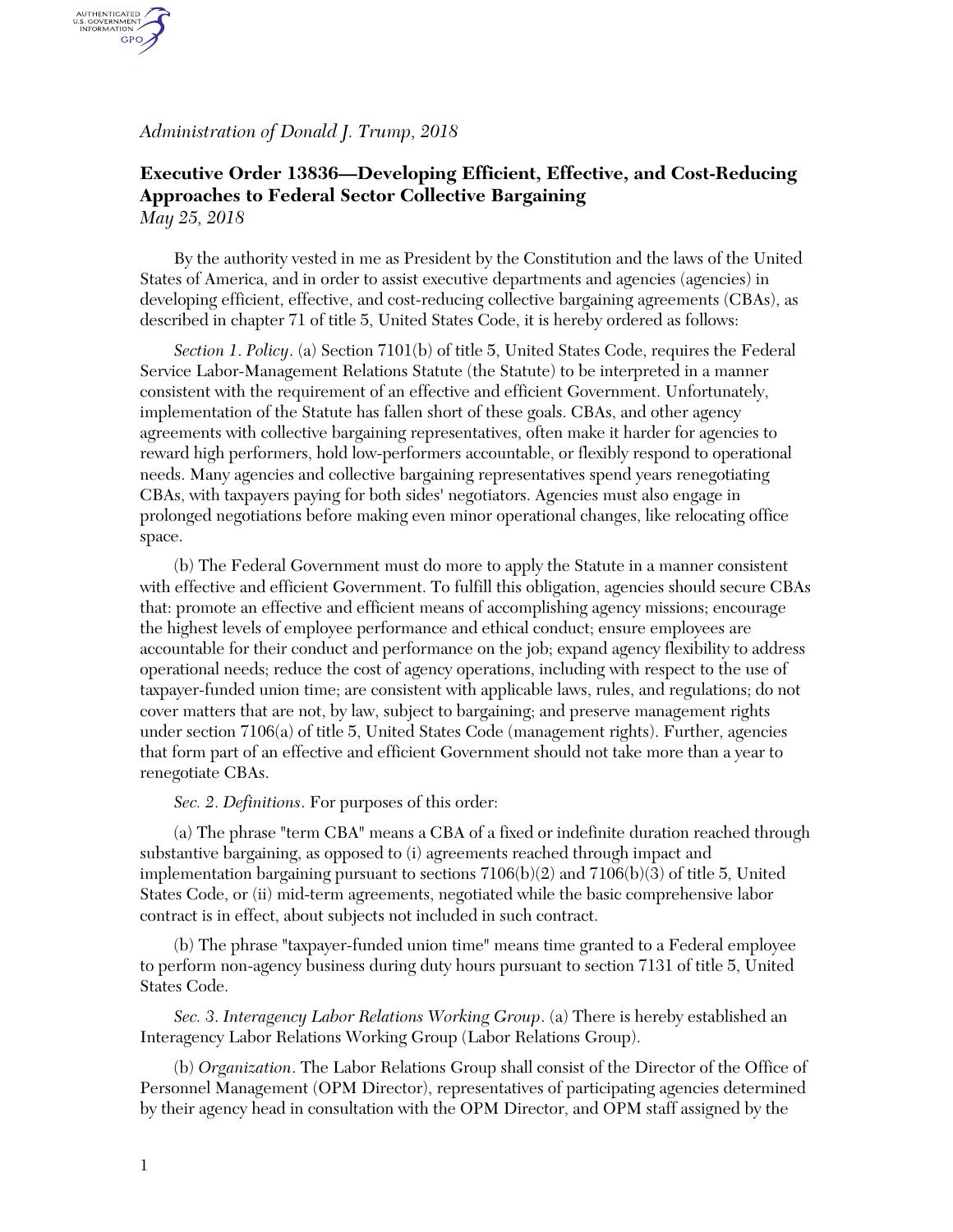OPM Director. The OPM Director shall chair the Labor Relations Group and, subject to the availability of appropriations and to the extent permitted by law, provide administrative support for the Labor Relations Group.

(c) *Agencies*. Agencies with at least 1,000 employees represented by a collective bargaining representative pursuant to chapter 71 of title 5, United States Code, shall participate in the Labor Relations Group. Agencies with a smaller number of employees represented by a collective bargaining representative may, at the election of their agency head and with the concurrence of the OPM Director, participate in the Labor Relations Group. Agencies participating in the Labor Relations Group shall provide assistance helpful in carrying out the responsibilities outlined in subsection (d) of this section. Such assistance shall include designating an agency employee to serve as a point of contact with OPM responsible for providing the Labor Relations Group with sample language for proposals and counterproposals on significant matters proposed for inclusion in term CBAs, as well as for analyzing and discussing with OPM and the Labor Relations Group the effects of significant CBA provisions on agency effectiveness and efficiency. Participating agencies should provide other assistance as necessary to support the Labor Relations Group in its mission.

(d) *Responsibilities and Functions*. The Labor Relations Group shall assist the OPM Director on matters involving labor-management relations in the executive branch. To the extent permitted by law, its responsibilities shall include the following:

> (i) Gathering information to support agency negotiating efforts, including the submissions required under section 8 of this order, and creating an inventory of language on significant subjects of bargaining that have relevance to more than one agency and that have been proposed for inclusion in at least one term CBA;

(ii) Developing model ground rules for negotiations that, if implemented, would minimize delay, set reasonable limits for good-faith negotiations, call for Federal Mediation and Conciliation Service (FMCS) to mediate disputed issues not resolved within a reasonable time, and, as appropriate, promptly bring remaining unresolved issues to the Federal Service Impasses Panel (the Panel) for resolution;

(iii) Analyzing provisions of term CBAs on subjects of bargaining that have relevance to more than one agency, particularly those that may infringe on, or otherwise affect, reserved management rights. Such analysis should include an assessment of term CBA provisions that cover comparable subjects, without infringing, or otherwise affecting, reserved management rights. The analysis should also assess the consequences of such CBA provisions on Federal effectiveness, efficiency, cost of operations, and employee accountability and performance. The analysis should take particular note of how certain provisions may impede the policies set forth in section 1 of this order or the orderly implementation of laws, rules, or regulations. The Labor Relations Group may examine general trends and commonalities across term CBAs, and their effects on bargaining-unit operations, but need not separately analyze every provision of each CBA in every Federal bargaining unit;

(iv) Sharing information and analysis, as appropriate and permitted by law, including significant proposals and counter-proposals offered in bargaining, in order to reduce duplication of efforts and encourage common approaches across agencies, as appropriate;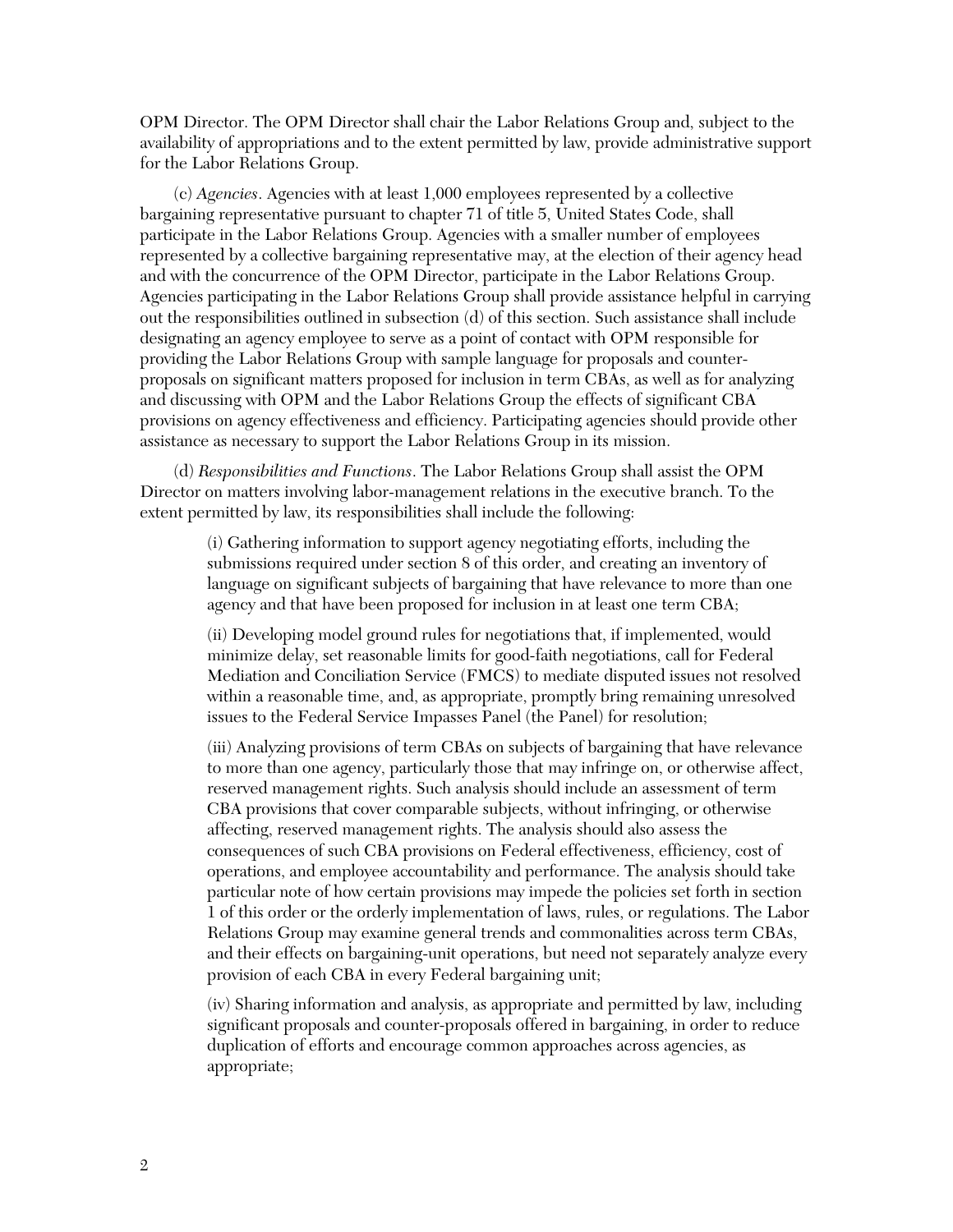(v) Establishing ongoing communications among agencies engaging with the same labor organizations in order to facilitate common solutions to common bargaining initiatives; and

(vi) Assisting the OPM Director in developing, where appropriate, Government-wide approaches to bargaining issues that advance the policies set forth in section 1 of this order.

(e) Within 18 months of the first meeting of the Labor Relations Group, the OPM Director, as the Chair of the group, shall submit to the President, through the Office of Management and Budget (OMB), a report proposing recommendations for meeting the goals set forth in section 1 of this order and for improving the organization, structure, and functioning of labor relations programs across agencies.

*Sec. 4*. *Collective Bargaining Objectives*. (a) The head of each agency that engages in collective bargaining under chapter 71 of title 5, United States Code, shall direct appropriate officials within each agency to prepare a report on all operative term CBAs at least 1 year before their expiration or renewal date. The report shall recommend new or revised CBA language the agency could seek to include in a renegotiated agreement that would better support the objectives of section 1 of this order. The officials preparing the report shall consider the analysis and advice of the Labor Relations Group in making recommendations for revisions. To the extent permitted by law, these reports shall be deemed guidance and advice for agency management related to collective bargaining under section  $7114(b)(4)(C)$  of title 5, United States Code, and thus not subject to disclosure to the exclusive representative or its authorized representative.

(b) Consistent with the requirements and provisions of chapter 71 of title 5, United States Code, and other applicable laws and regulations, an agency, when negotiating with a collective bargaining representative, shall:

(i) establish collective bargaining objectives that advance the policies of section 1 of this order, with such objectives informed, as appropriate, by the reports required by subsection (a) of this section;

(ii) consider the analysis and advice of the Labor Relations Group in establishing these collective bargaining objectives and when evaluating collective bargaining representative proposals;

(iii) make every effort to secure a CBA that meets these objectives; and

(iv) ensure management and supervisor participation in the negotiating team representing the agency.

*Sec. 5*. *Collective Bargaining Procedures*. (a) To achieve the purposes of this order, agencies shall begin collective bargaining negotiations by making their best effort to negotiate ground rules that minimize delay, set reasonable time limits for good-faith negotiations, call for FMCS mediation of disputed issues not resolved within those time limits, and, as appropriate, promptly bring remaining unresolved issues to the Panel for resolution. For collective bargaining negotiations, a negotiating period of 6 weeks or less to achieve ground rules, and a negotiating period of between 4 and 6 months for a term CBA under those ground rules, should ordinarily be considered reasonable and to satisfy the "effective and efficient" goal set forth in section 1 of this order. Agencies shall commit the time and resources necessary to satisfy these temporal objectives and to fulfill their obligation to bargain in good faith. Any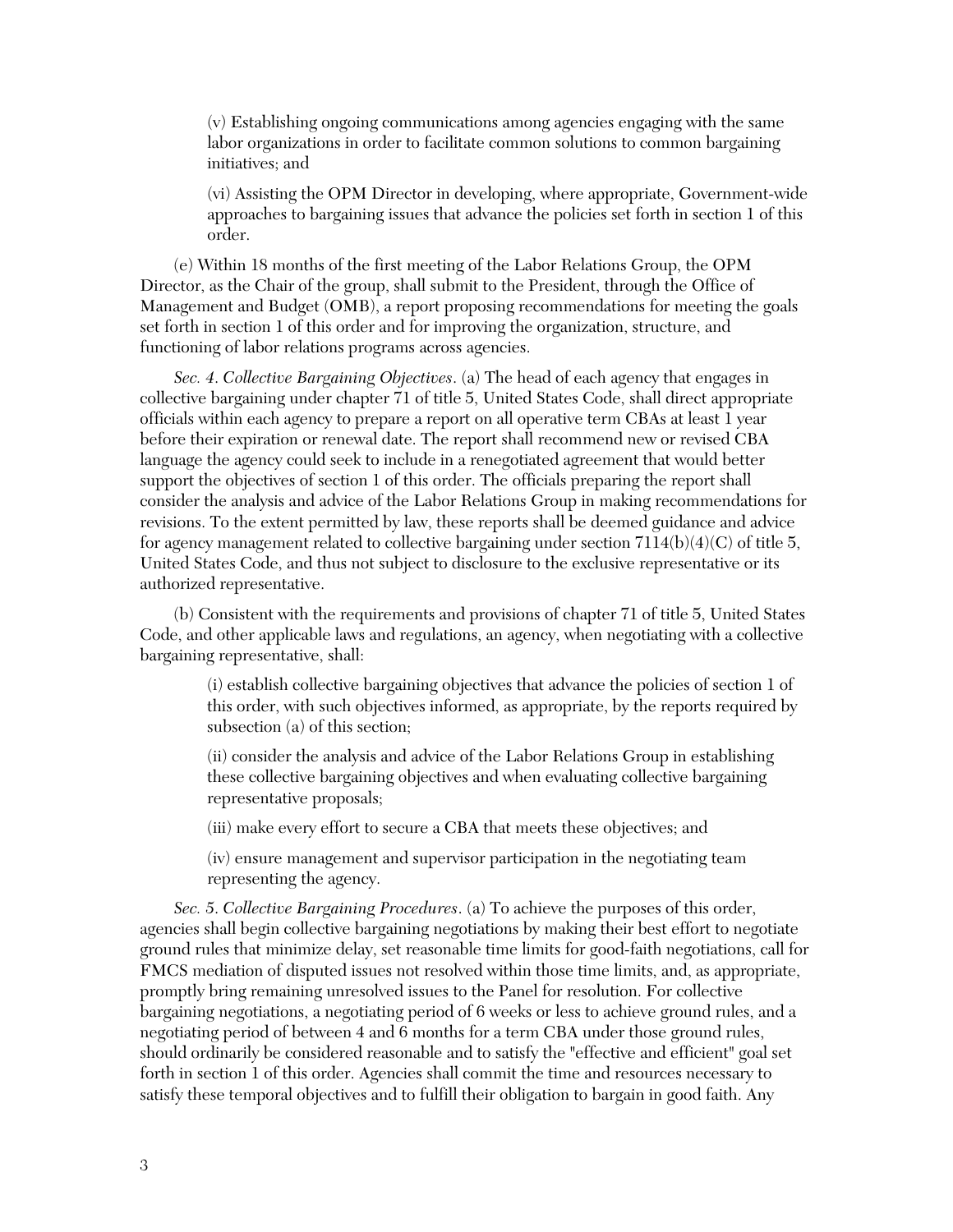negotiations to establish ground rules that do not conclude after a reasonable period should, to the extent permitted by law, be expeditiously advanced to mediation and, as necessary, to the Panel.

(b) During any collective bargaining negotiations under chapter 71 of title 5, United States Code, and consistent with section 7114(b) of that chapter, the agency shall negotiate in good faith to reach agreement on a term CBA, memorandum of understanding (MOU), or any other type of binding agreement that promotes the policies outlined in section 1 of this order. If such negotiations last longer than the period established by the CBA ground rules—or, absent a preset deadline, a reasonable time—the agency shall consider whether requesting assistance from the FMCS and, as appropriate, the Panel, would better promote effective and efficient Government than would continuing negotiations. Such consideration should evaluate the likelihood that continuing negotiations without FMCS assistance or referral to the Panel would produce an agreement consistent with the goals of section 1 of this order, as well as the cost to the public of continuing to pay for both agency and collective bargaining representative negotiating teams. Upon the conclusion of the sixth month of any negotiation, the agency head shall receive notice from appropriate agency staff and shall receive monthly notifications thereafter regarding the status of negotiations until they are complete. The agency head shall notify the President through OPM of any negotiations that have lasted longer than 9 months, in which the assistance of the FMCS either has not been requested or, if requested, has not resulted in agreement or advancement to the Panel.

(c) If the commencement or any other stage of bargaining is delayed or impeded because of a collective bargaining representative's failure to comply with the duty to negotiate in good faith pursuant to section 7114(b) of title 5, United States Code, the agency shall, consistent with applicable law consider whether to:

> (i) file an unfair labor practice (ULP) complaint under section 7118 of title 5, United States Code, after considering evidence of bad-faith negotiating, including refusal to meet to bargain, refusal to meet as frequently as necessary, refusal to submit proposals or counterproposals, undue delays in bargaining, undue delays in submission of proposals or counterproposals, inadequate preparation for bargaining, and other conduct that constitutes bad-faith negotiating; or

(ii) propose a new contract, memorandum, or other change in agency policy and implement that proposal if the collective bargaining representative does not offer counter-proposals in a timely manner.

(d) An agency's filing of a ULP complaint against a collective bargaining representative shall not further delay negotiations. Agencies shall negotiate in good faith or request assistance from the FMCS and, as appropriate, the Panel, while a ULP complaint is pending.

(e) In developing proposed ground rules, and during any negotiations, agency negotiators shall request the exchange of written proposals, so as to facilitate resolution of negotiability issues and assess the likely effect of specific proposals on agency operations and management rights. To the extent that an agency's CBAs, ground rules, or other agreements contain requirements for a bargaining approach other than the exchange of written proposals addressing specific issues, the agency should, at the soonest opportunity, take steps to eliminate them. If such requirements are based on now-revoked Executive Orders, including Executive Order 12871 of October 1, 1993 (Labor-Management Partnerships) and Executive Order 13522 of December 9, 2009 (Creating Labor-Management Forums to Improve Delivery of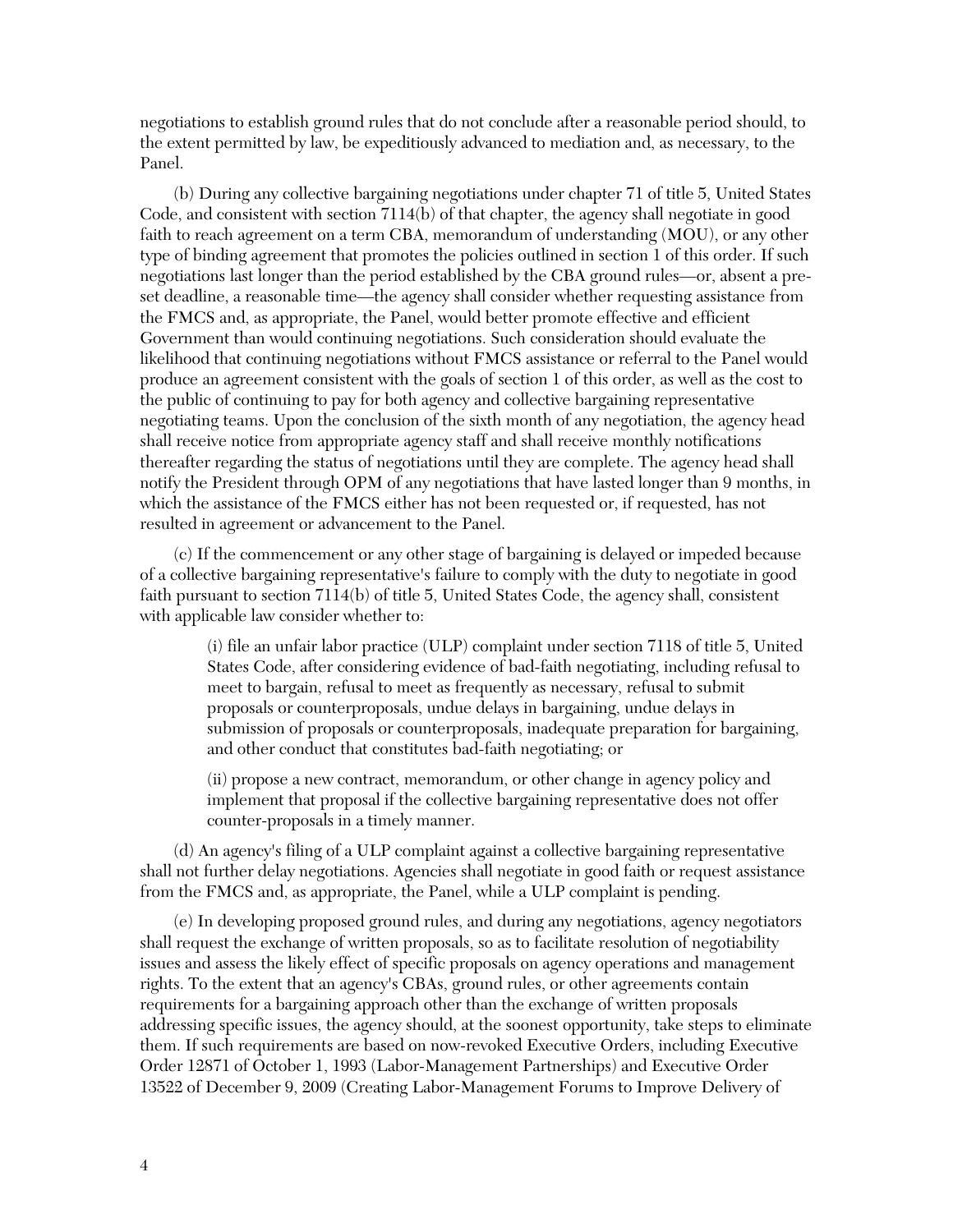Government Services), agencies shall take action, consistent with applicable law, to rescind these requirements.

(f) Pursuant to section  $7114(c)(2)$  of title 5, United States Code, the agency head shall review all binding agreements with collective bargaining representatives to ensure that all their provisions are consistent with all applicable laws, rules, and regulations. When conducting this review, the agency head shall ascertain whether the agreement contains any provisions concerning subjects that are non-negotiable, including provisions that violate Governmentwide requirements set forth in any applicable Executive Order or any other applicable Presidential directive. If an agreement contains any such provisions, the agency head shall disapprove such provisions, consistent with applicable law. The agency head shall take all practicable steps to render the determinations required by this subsection within 30 days of the date the agreement is executed, in accordance with section 7114(c) of title 5, United States Code, so as not to permit any part of an agreement to become effective that is contrary to applicable law, rule, or regulation.

*Sec. 6*. *Permissive Bargaining*. The heads of agencies subject to the provisions of chapter 71 of title 5, United States Code, may not negotiate over the substance of the subjects set forth in section 7106(b)(1) of title 5, United States Code, and shall instruct subordinate officials that they may not negotiate over those same subjects.

*Sec. 7*. *Efficient Bargaining over Procedures and Appropriate Arrangements*. (a) Before beginning negotiations during a term CBA over matters addressed by sections 7106(b)(2) or 7106(b)(3) of title 5, United States Code, agencies shall evaluate whether or not such matters are already covered by the term CBA and therefore are not subject to the duty to bargain. If such matters are already covered by a term CBA, the agency shall not bargain over such matters.

(b) Consistent with section 1 of this order, agencies that engage in bargaining over procedures pursuant to section 7106(b)(2) of title 5, United States Code, shall, consistent with their obligation to negotiate in good faith, bargain over only those items that constitute procedures associated with the exercise of management rights, which do not include measures that excessively interfere with the exercise of such rights. Likewise, consistent with section 1 of this order, agencies that engage in bargaining over appropriate arrangements pursuant to section 7106(b)(3) of title 5, United States Code, shall, consistent with their obligation to negotiate in good faith, bargain over only those items that constitute appropriate arrangements for employees adversely affected by the exercise of management rights. In such negotiations, agencies shall ensure that a resulting appropriate arrangement does not excessively interfere with the exercise of management rights.

*Sec. 8*. *Public Accessibility*. (a) Each agency subject to chapter 71 of title 5, United States Code, that engages in any negotiation with a collective bargaining representative, as defined therein, shall submit to the OPM Director each term CBA currently in effect and its expiration date. Such agency shall also submit any new term CBA and its expiration date to the OPM Director within 30 days of its effective date, and submit new arbitral awards to the OPM Director within 10 business days of receipt. The OPM Director shall make each term CBA publicly accessible on the Internet as soon as practicable.

(b) Within 90 days of the date of this order, the OPM Director shall prescribe a reporting format for submissions required by subsection (a) of this section. Within 30 days of the OPM Director's having prescribed the reporting format, agencies shall use this reporting format and make the submissions required under subsection (a) of this section.